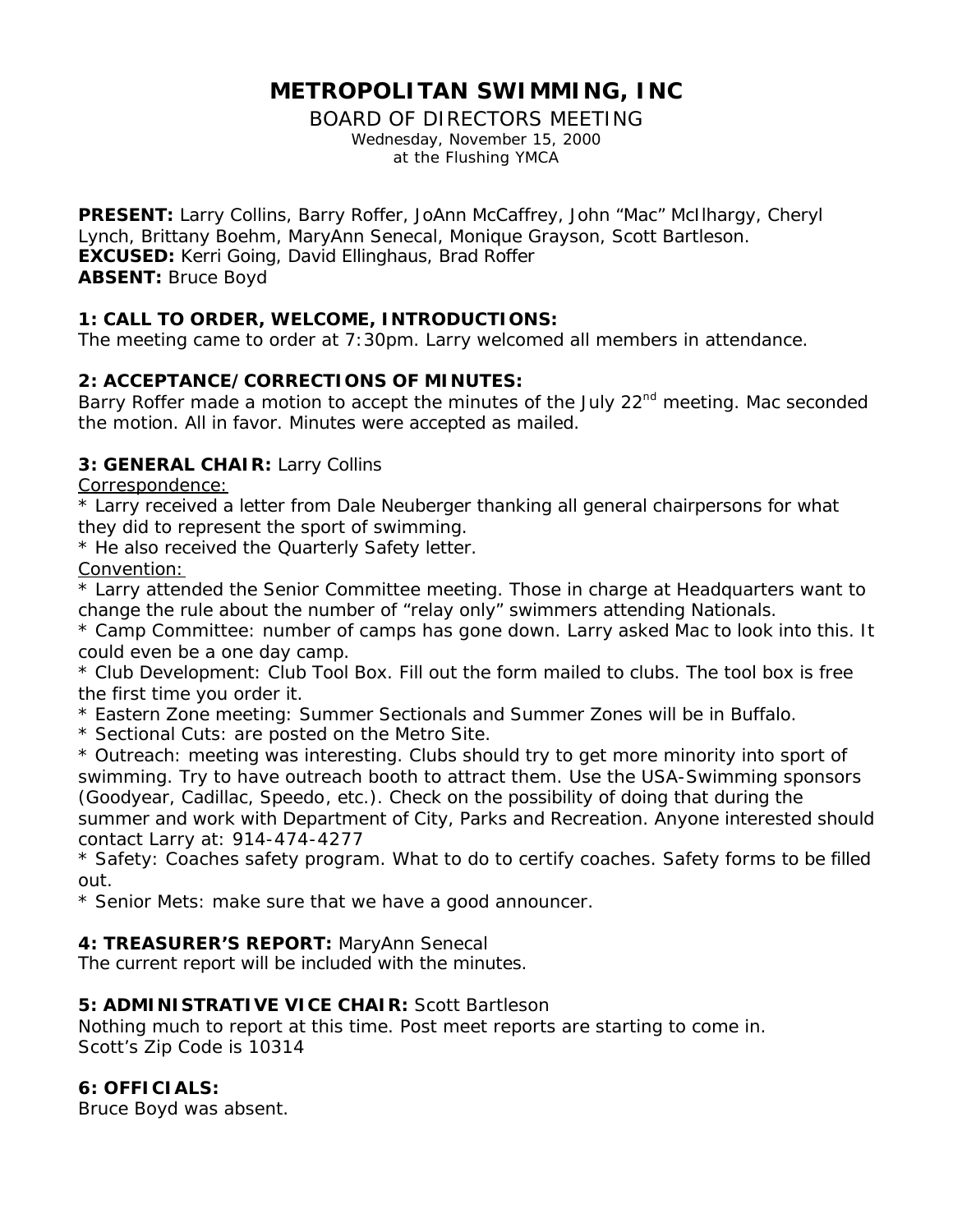#### **7: SENIOR CHAIR:**

Brad Roffer was excused.

#### **8: AGE GROUP CHAIR:** John "Mac" McIlhargy

Mac attended the Convention. He said that USA-Swimming wanted to get rid of awards for Top 16. Attendance did not agree to that!

Mac said Clubs should get the "Tool Box"



#### 9: COACHES' REPRESENTATIVE: Kerri Going

Kerri was not able to attend but send an email about what she wanted to say: "I thought about the idea Larry suggested about a Coaches Forum. I thought it would be interesting to do a Q & A type of format during lunch (possibly at Senior Mets or JO's) for all coaches that want to participate. They would go up and pick a question out of a hat. That coach can choose to answer that question or pass it to the group. We can rotate until all the questions are answered. Each coach that participates needs to submit at least one question. Sample questions: \* Should you taper 10 & unders? \* How much yardage should an 11 year old girl do? \* How do you handle repeating shoulder injuries? \* How long should a taper be?

> Kerri's new e-mail address: CoachKerri@aol.com

**10: ATHLETES REPRESENTATIVES:** Cheryl Lynch & Brittany Boehm Their newsletter about the convention will be included with the minutes.

#### **11: ZONE TEAM COORDINATOR:** Barry Roffer

The hotel for winter Zones 2001 will be the same as in 2000 (Marriott in Greenbelt, Maryland). The food should be adapted more to the needs of swimmers.

#### **12: REGISTRATION COORDINATOR:** Barry Roffer

Registrations are slow to come in. As of today, 17 clubs, 4 families, 61 non athletes and 576 athletes were registered.

# \*Coaches must include **proofs of their certifications**.

#### **\*NO PERSONAL CHECKS**, please.

\***Second year coaches** must have pass the test and received results from USA-Swimming in order to be able to re-register for their second year.

> Cards must be worn by coaches and meet directors must check the cards.

#### 13: TECHNICAL PLANNING: David Ellinghaus

David was unable to attend but gave Monique a note about JO's.

"We discussed having Prelims for all 500's, as well as the 11-12 500 Free (timed Final), on Thursday night. This is to help keep the meet manageable.

Also, should we consider swimming the 400 IM prelims on Thursday, as well?

\* It would count as one of the three events on the normally scheduled day. Finals of those